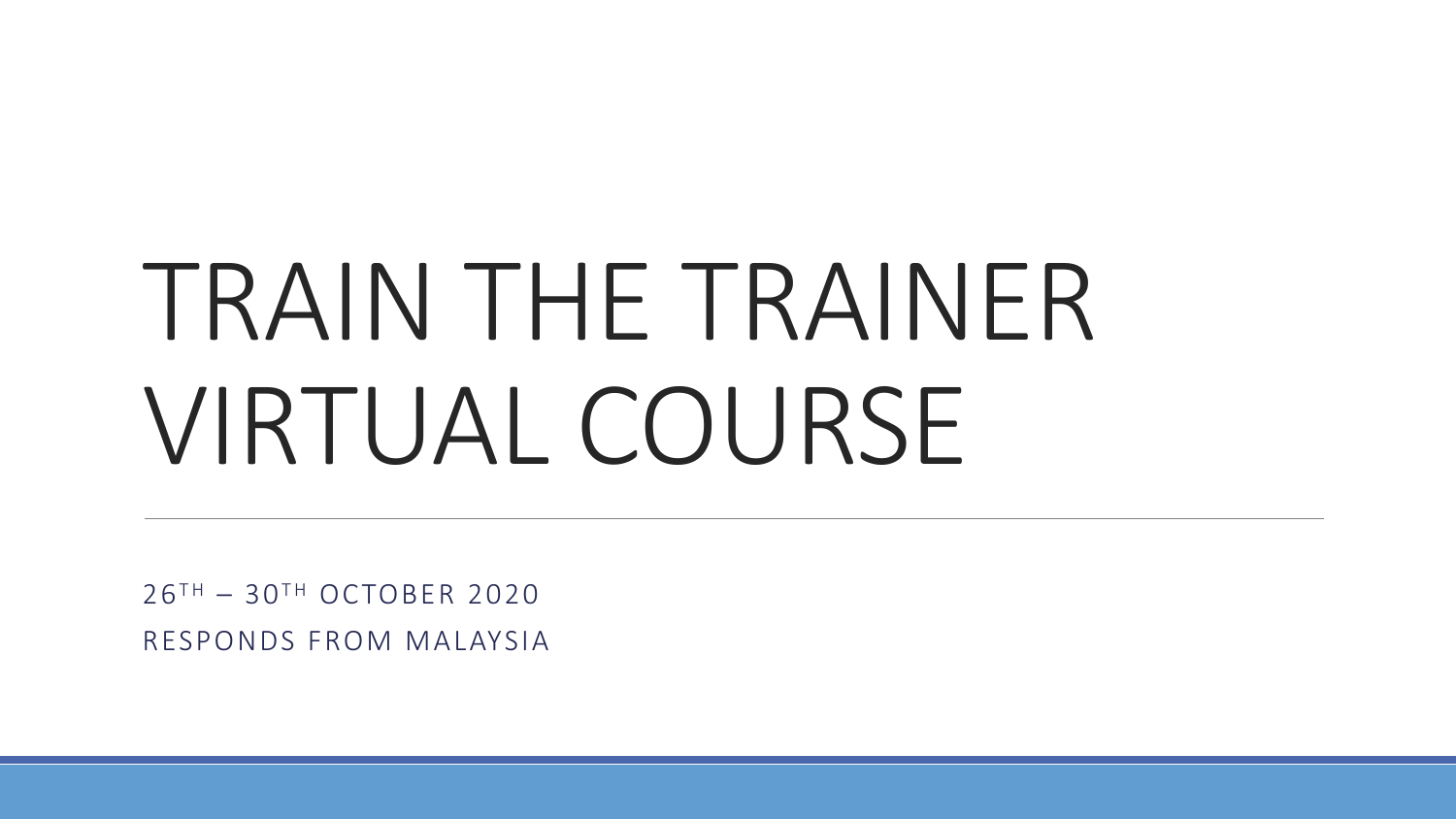### Session 5(a):

### **Session 5:**

a. Does your country have special rules to address taxation of capital gains arising from the sale of shares/assets, when such sale takes place directly vs. when such sale takes place indirectly by selling an intermediate holding company?

### **ANSWER**:

Malaysia **does not tax capital gains from the sale of investments or capital assets other than those related to land and buildings**. Capital gains are generally not subject to income tax in Malaysia. However, real property gains tax (RPGT) is levied on chargeable gains arising from the disposal of real property situated in Malaysia, or on any interest, option or other rights in or over such land, as well as the disposal of shares in real property companies.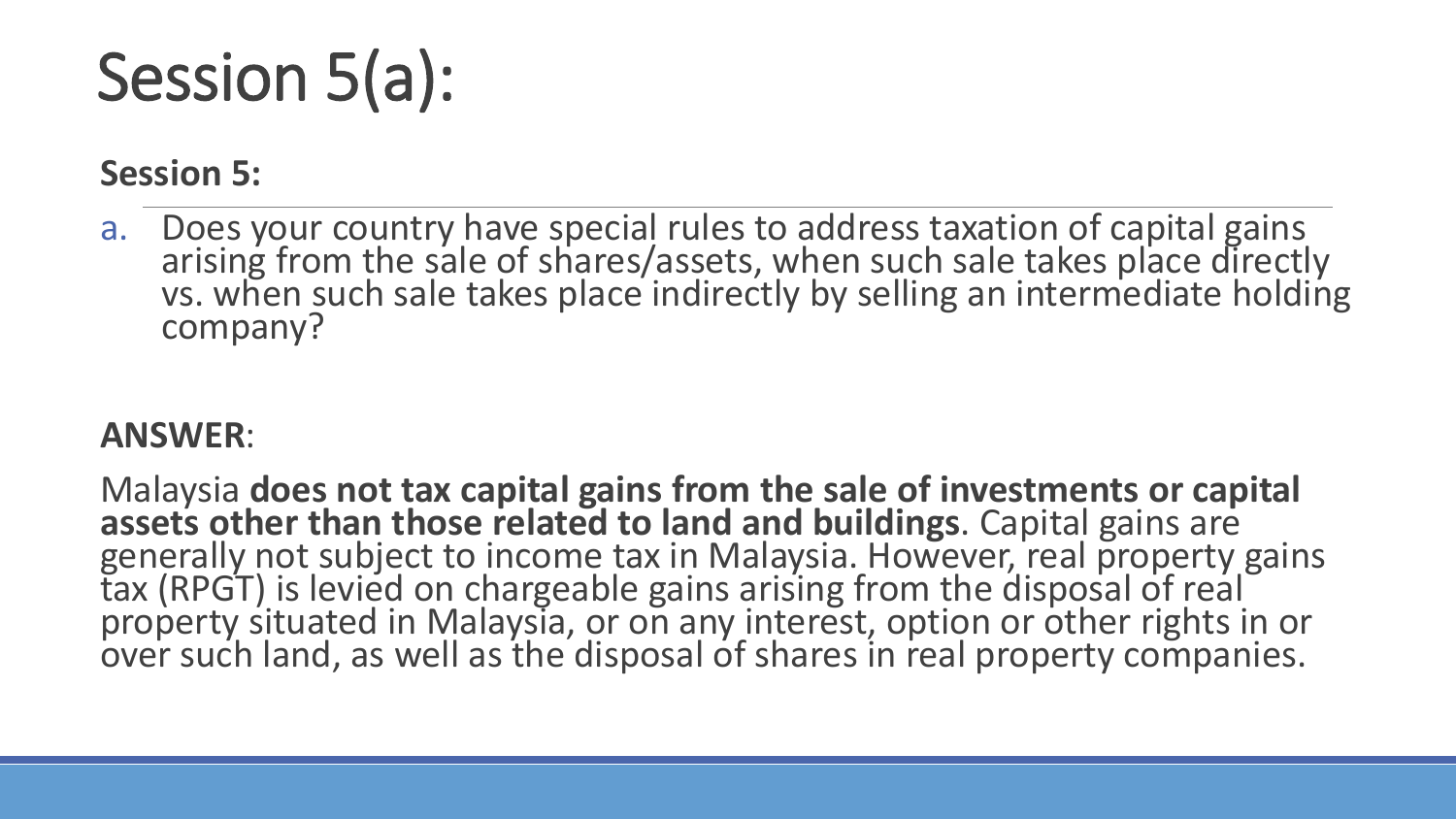Main differences among acquisitions made through a share deal versus an asset deal in Malaysia

#### **SHARE DEAL**

In a **share deal**, losses and capital allowances not used in a YA can be carried forward indefinitely, provided the company is not dormant. If the company is dormant, it must satisfy the IRB that more than 50 percent of its shareholders (no substantial change) on the last day of the basis period in which the losses or capital allowances arose are the same as on the first day of the basis period in which the unabsorbed losses or capital allowance are to be used.

Unused business losses may be set off against income from any business source. However, unused capital allowances may only be set off against income from the same business source in which the capital allowances arose.

If the target company has been granted tax incentives, the incentives can continue to be enjoyed by the target company unless there is an approval condition attached to changes in shareholders.

Gains arising from the sale of shares in a real property company or real property (for example, land and buildings) will be subject to real property gains tax.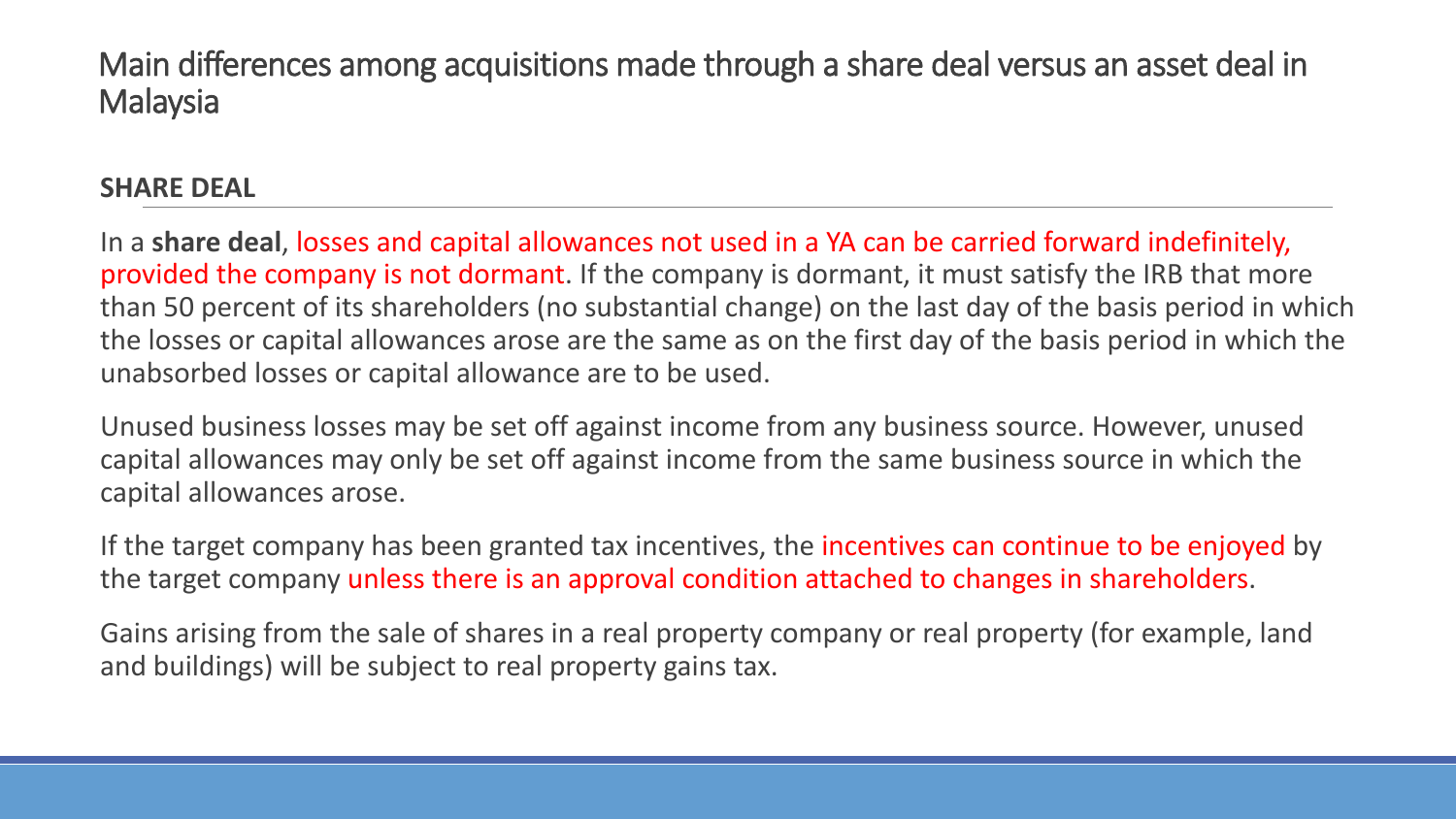Main differences among acquisitions made through a share deal versus an asset deal in Malaysia:

#### **ASSET DEAL**

In an **asset deal**, where the acquiring company buys certain assets from the selling company, the selling company will be subject to a tax adjustment by way of a balancing allowance or a balancing charge where capital allowances have been claimed on the acquired asset. A balancing charge (taxable item) arises where the sales proceeds for the asset exceed its tax residual value. Conversely, a balancing allowance (deductible item) arises where the sales proceeds is lower than the tax residual value.

However, this provision does not apply in a controlled transfer where the seller has control over the acquirer or vice versa, or where the seller and the acquirer are controlled by another person. In a controlled transfer, no balancing charge or balancing allowance will arise to the seller and the acquirer can continue to claim capital allowances on the transferred asset, subject to the tax residual value of the asset.

No tax deduction is available for the amortization of acquisition goodwill to the buyer.

Unabsorbed tax losses, unutilized capital allowance, any tax incentive or exemption may not be transferred to the acquiring company.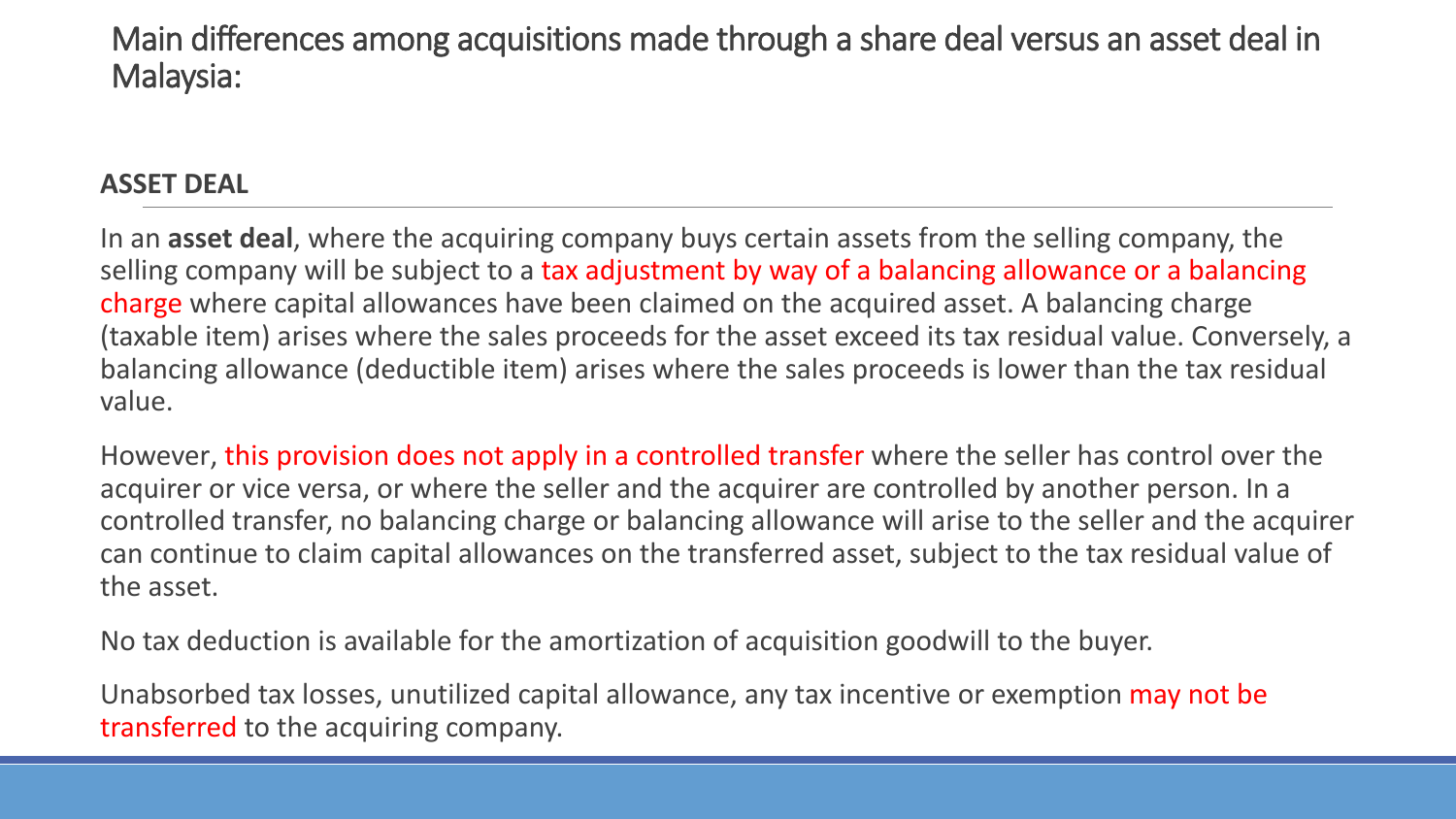### SUMMARY OF DIFFERENCES

| <b>Items</b>       | <b>Shares deal</b>                                                            | <b>Assets deal</b>                                                                                        |
|--------------------|-------------------------------------------------------------------------------|-----------------------------------------------------------------------------------------------------------|
|                    |                                                                               | Land & building: subject to Real Property Gains Tax                                                       |
| Profit on sales    | Unless seller is in the business of dealing in shares,                        | Trading stocks: Section 4(a) Business Income                                                              |
|                    | no capital gains tax applicable                                               | Fixed Assets: Not subject to income tax but                                                               |
|                    |                                                                               | transactions between unrelated parties would be                                                           |
|                    |                                                                               | subject to balancing adjustments.                                                                         |
|                    |                                                                               | With sufficient retained earnings, the cash proceeds With sufficient retained earnings, the cash proceeds |
|                    | Distribution of profits   received from the sale of shares can be distributed | received from the sale of assets can be distributed                                                       |
|                    | as dividend to shareholders                                                   | las dividend to shareholders.                                                                             |
|                    | Allowed to carry forward accumulated tax losses to                            | May not be transferred                                                                                    |
| Tax Losses         | be set off againts the future business income,                                |                                                                                                           |
|                    | except for dormant company or substantial change                              |                                                                                                           |
|                    | in shareholders (>50%)                                                        |                                                                                                           |
|                    | Allowed to carry forward unutilised capital                                   | May not be transferred                                                                                    |
| Capital allowances | allowances to be set off againts the future business                          |                                                                                                           |
|                    | income, except for dormant company or substantial                             |                                                                                                           |
|                    | change in shareholders (>50%)                                                 |                                                                                                           |
| T ax Incentives    | Allowed to continue, subject to conditions attached                           | May not be transferred. Buyer need to submit a new                                                        |
|                    | regarding change in shareholders                                              | application.                                                                                              |
| Transaction costs  | Not deductible                                                                | Not deductible                                                                                            |
| Stamp duty         | 0.3% on the consideration paid or market value of                             | Ranging from 1%-4% on the market value of the                                                             |
|                    | the shares (WEH)                                                              | dutiable properties                                                                                       |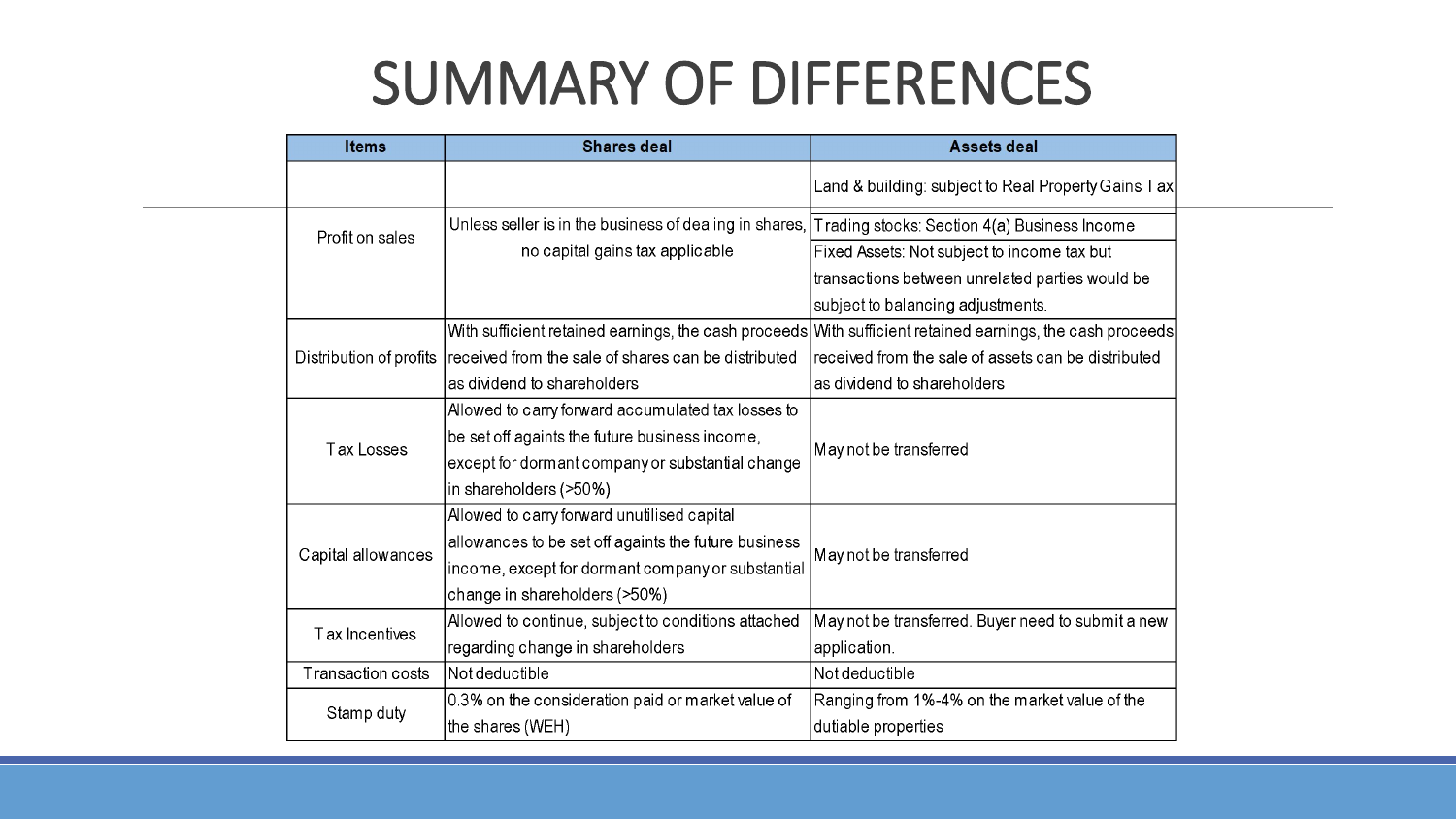### Share Deal

| <b>SHARE PURCHASES</b>                           |                                                    |  |  |
|--------------------------------------------------|----------------------------------------------------|--|--|
| <b>ADVANTAGES</b>                                | <b>DISADVANTAGES</b>                               |  |  |
| No capital allowance or balancing charge         | Buyer may acquire historical tax and other         |  |  |
| clawbacks on seller and no withdrawal of RA      | <b>liabilities</b>                                 |  |  |
| Buyer may be able to use and benefit from        | No deduction or depreciation allowances (capital   |  |  |
| unused tax attributes and, tax incentives of the | allowances) are available for the purchase cost of |  |  |
| target company                                   | shares                                             |  |  |
| Lower stamp duties payable on the transfer of    | No re-basing of underlying assets                  |  |  |
| shares compared with other physical assets       |                                                    |  |  |
|                                                  | Buyer may not be able to use the unused tax        |  |  |
| Target company may continue to enjoy tax         | losses or capital allowances available in the      |  |  |
| <i>incentives</i>                                | target company where there is a substantial        |  |  |
|                                                  | change in shareholders. However, this only         |  |  |
|                                                  | applies to dormant companies                       |  |  |
|                                                  | Deductions for interest incurred to fund the       |  |  |
|                                                  | acquisition of shares subject to restriction       |  |  |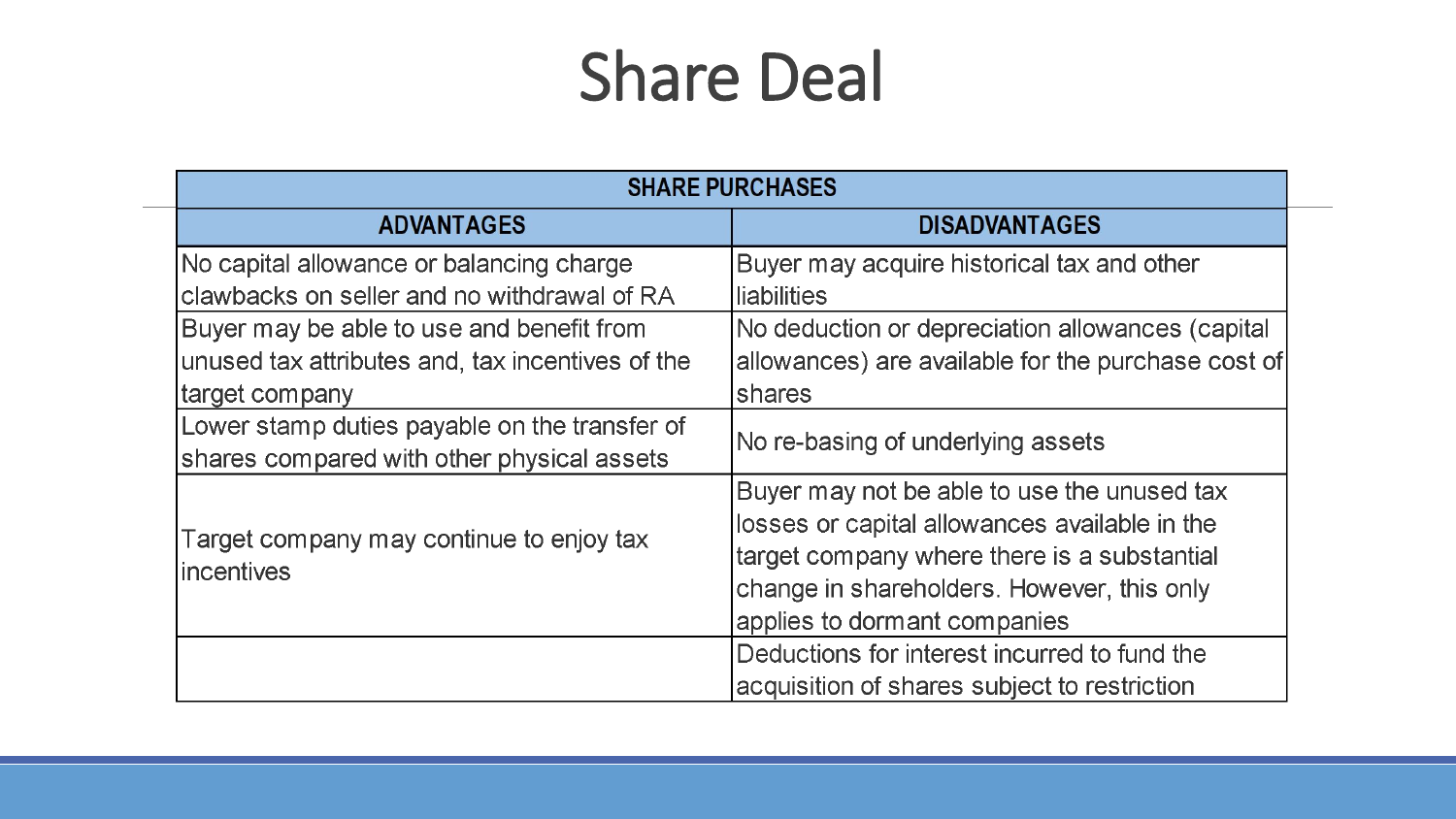### Asset Deal

| <b>ASSET PURCHASES</b>                                                                                                                                                                                                                     |                                                                                                       |  |  |
|--------------------------------------------------------------------------------------------------------------------------------------------------------------------------------------------------------------------------------------------|-------------------------------------------------------------------------------------------------------|--|--|
| <b>ADVANTAGES</b>                                                                                                                                                                                                                          | <b>DISADVANTAGES</b>                                                                                  |  |  |
| The purchase price of qualifying assets (or a proportion)<br>may be depreciated for tax purposes in the form of capital<br>allowances                                                                                                      | Possible clawback of capital allowances claimed by the<br>seller in the form of a balancing charge    |  |  |
| Liabilities and business risks of the seller company are not<br>transferred                                                                                                                                                                | Clawback of RA, if the qualifying asset is disposed of within<br>5 years from the date of acquisition |  |  |
| Possible to acquire only certain parts of a business                                                                                                                                                                                       | Higher stamp duties on the transfer of certain assets                                                 |  |  |
| Interest incurred to fund the acquisition of plant, equipment<br>and other assets that will be used in the trade or business<br>is generally tax-deductible                                                                                | Benefits of any losses or unused tax attributes remain in<br>the seller company                       |  |  |
| Buyer may claim RA if it has incurred qualifying capital<br>expenditure for the purposes of a qualifying project and<br>has operated in that business for at least 36 months                                                               | Benefits of incentives remain in the seller company                                                   |  |  |
| Where the asset is disposed of within a period of 5 years<br>from the date of purchase of the asset, the RA claimed by<br>the seller is clawed back. Where the assets for which the<br>RA has been claimed are acquired under a controlled | Possible need to cancel and apply for various indirect tax<br>llicenses                               |  |  |
| transfer in which the transferor has previously claimed RA,<br>the buyer cannot claim RA on the same assets                                                                                                                                |                                                                                                       |  |  |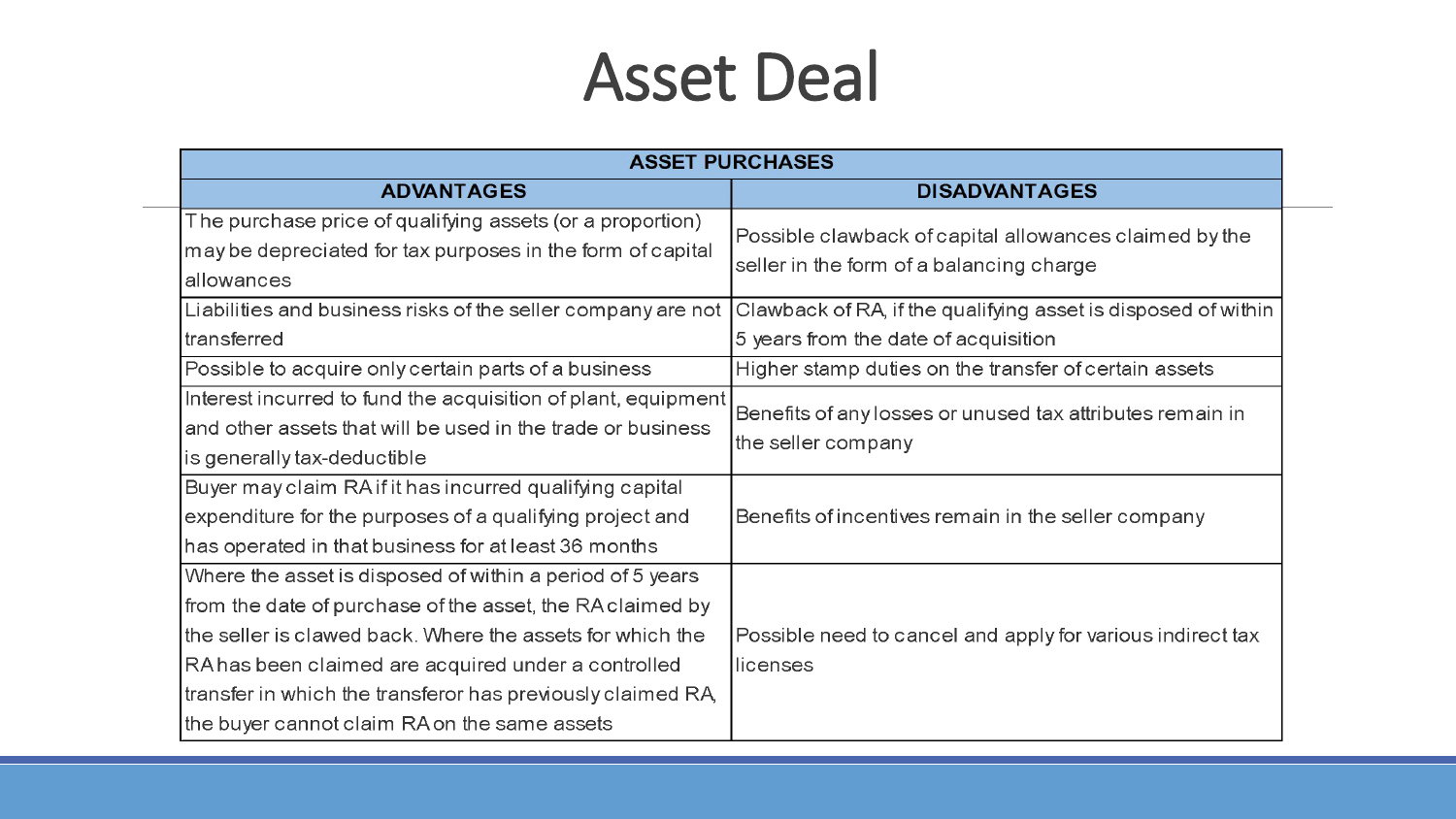### Session 5(b):

#### **Session 5:**

b. If yes, describe the existing rules and also provide explanation of any additional administrative guidance.

#### **ANSWER**:

#### STAMP DUTY:

Though capital gain is not generally not taxable, from a stamp duty perspective, the sale of shares in a Malaysian incorporated company will be subject to stamp duty at the rate of 0.3%. Sale of assets such as land and receivables will attract stamp duty at rates ranging from 1% to 4%. Nevertheless, relief from stamp duty is available for reconstructions or amalgamation of companies, or for transfer of property between associated companies, subject to fulfilling certain conditions.

#### REAL PROPERTY GAINS TAX:

For real property gains tax ranging from 10% - 30% (time basis).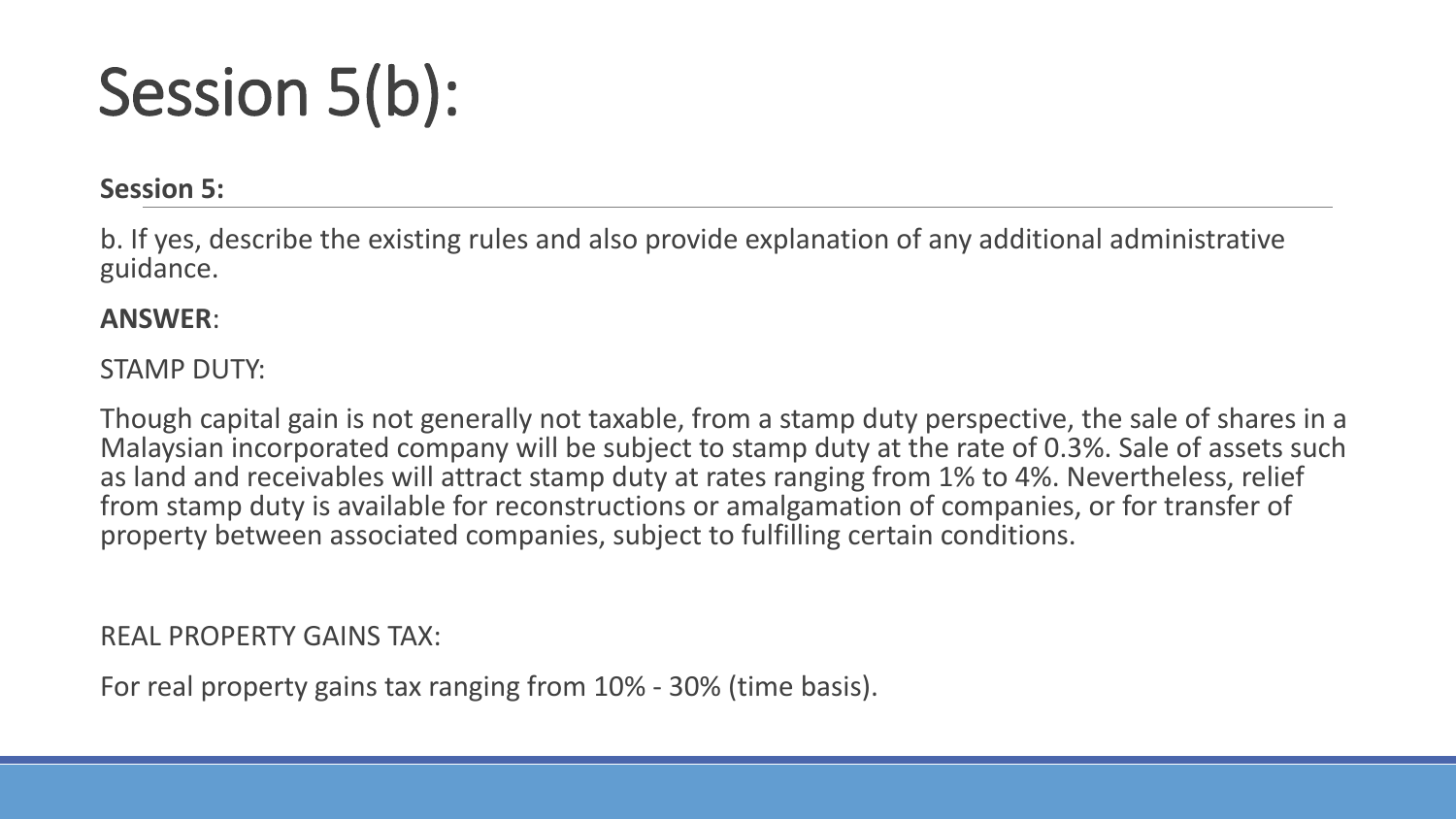### Session 5(c):

Are there any interesting judicial or administrative cases involving such transactions in your jurisdiction? If yes, present the facts and the key issues of such cases.

ANSWER:

NONE.